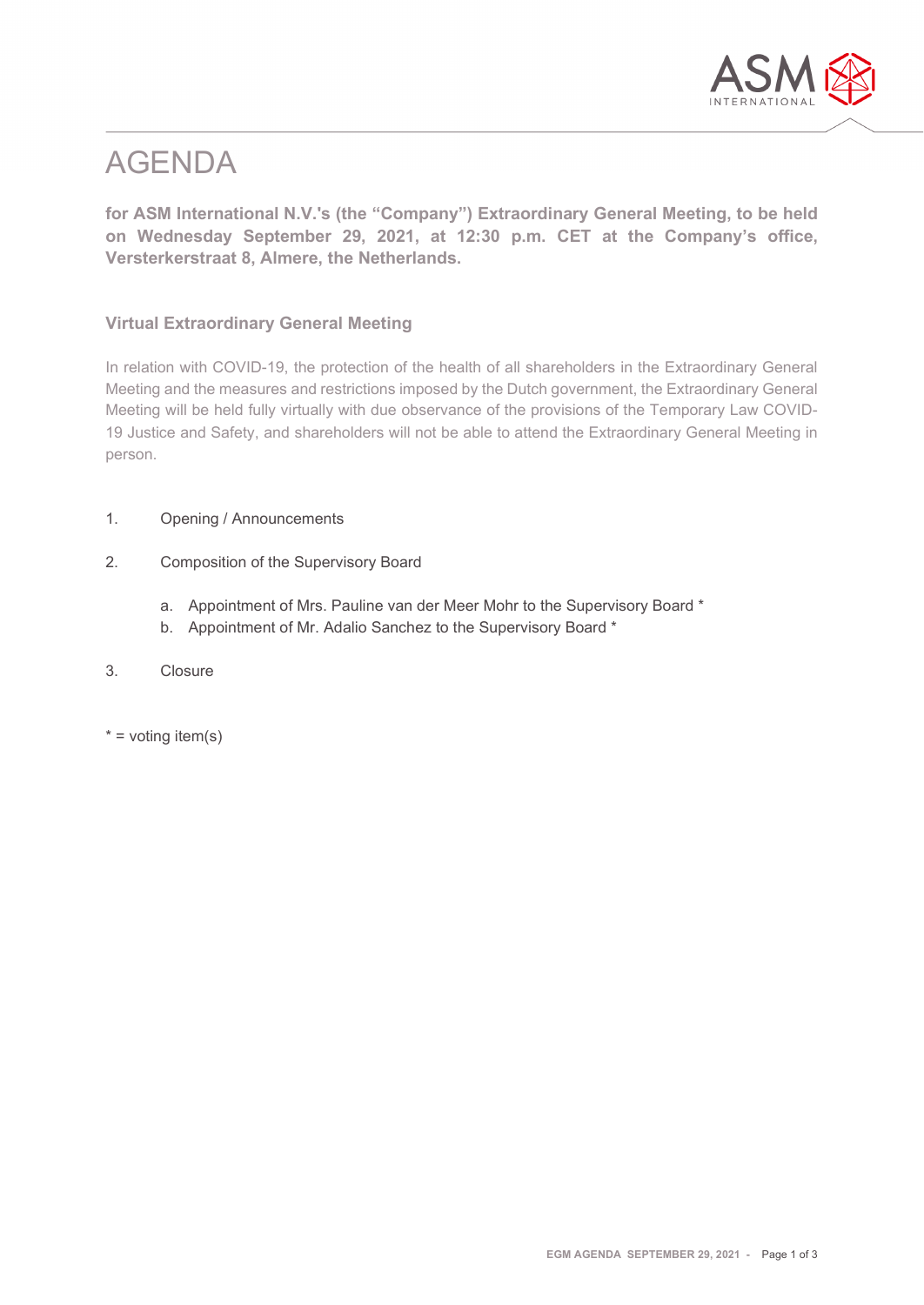

### **EXPLANATORY NOTES TO THE AGENDA**

for the Company's Extraordinary General Meeting, to be held on Wednesday September 29, 2021, at 12:30 p.m. CET at the Company's office, Versterkerstraat 8, Almere, the Netherlands.

# **Agenda Item 2 Composition of the Supervisory Board**

These items will be voted on.

With the proposed appointments, the number of Supervisory Directors within the Supervisory Board will (temporarily) increase to seven. Considering the recent changes in the Supervisory Board and taking into account the rotation schedule and the current term in office of the chairman of the Supervisory Board, Mr. Van Pernis, ending at the close of the Annual General Meeting to be held in 2022, the proposed appointments are made in order to attain adequate continuity and experience within the Supervisory Board. The proposed appointments take into account the profile of the Supervisory Board.

#### **Agenda Item 2 A - Appointment of Mrs. Pauline van der Meer Mohr to the Supervisory Board**

In accordance with Article 22.3 of the Articles of Association and section 2:133 of the Dutch Civil Code, the Supervisory Board has drawn up a binding nomination to appoint Mrs. Pauline van der Meer Mohr to the Supervisory Board with effect from the date of this Extraordinary General Meeting, for a four-year period expiring at the close of the Annual General Meeting in 2025*.*

Pauline van der Meer Mohr (age 61) is a seasoned non-executive director and brings over 35 years of experience in leadership positions in multinational businesses and academia. She started her career as a lawyer before making a career at the Royal Shell group from 1989 to 2004. After that she became the Group HR Director of TNT N.V. followed by fulfilling the role of Senior Executive Vice President and Head of Group HR for ABN AMRO Bank N.V. She was President of the Executive Board of Erasmus University Rotterdam from 2010 until 2016. During this period she was also a member of the Banking Code Monitoring Commission.

Mrs. Van der Meer Mohr currently serves as non-executive director of London listed HSBC Holdings Plc and Viatris Inc., and she chairs the Supervisory Board of EY Netherlands LLP. She is also chairing the Dutch Monitoring Committee Corporate Governance since 2019. In the recent past she was a member of the Supervisory Boards of Dutch-based ASML Holding N.V. and DSM N.V.

Mrs. Van der Meer Mohr is acquainted with the semiconductor industry from her time as supervisory board member at ASML, has worked as a senior executive in several roles within the energy, logistics and banking industry, and is an expert in corporate governance. She will bring vast knowledge and experience which will contribute to the future of the Company.

Mrs. Van der Meer Mohr has a master degree in law from the Erasmus University Rotterdam, was admitted to the bar in 1988, and has a master in advanced dispute resolution from the University of Amsterdam. She is a Dutch national and is independent as per the Dutch Corporate Governance Code. She currently holds 200 shares in the capital of the Company.